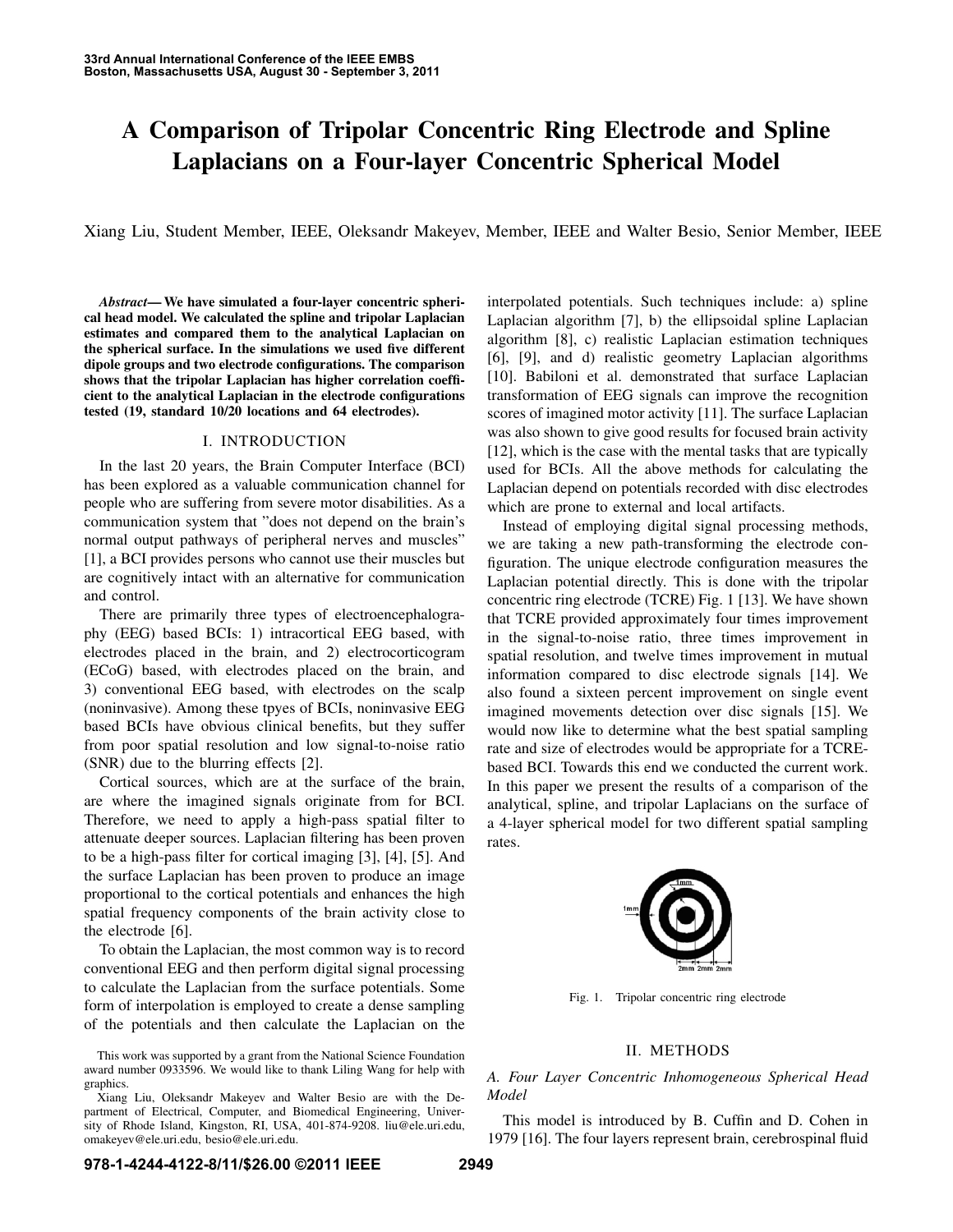and skull. The radii of the layers are:  $R = 8.8 \text{cm}$ ,  $dR =$ 8.5cm,  $cR = 8.1$ cm and  $bR = 7.9$ cm; the conductivities of the layers are:  $\sigma_1 = 3.3 \times 10^{-3}$ ,  $\sigma_2 = 10.0 \times 10^{-3}$ ,  $\sigma_3 = 4.2 \times 10^{-5}$  and  $\sigma_4 = 3.3 \times 10^{-3}$  S/cm, from inside to outside respectively.



Fig. 2. Four-layer concentric spherical head model, D1 to D5 indicate the locations of dipoles employed later in the paper for testing purpose

## *B. Analytical Potential and Surface Laplacian*

The analytical potential due to a dipole source for the 4 layer concentric inhomogeneous sphere model is given by Cuffin and Cohen[16]. Then the analytical surface Laplacian is represented by:

$$
\Delta_{surf}V_x = \frac{P_x \cos\phi}{4\pi\sigma_4 R^2} \sum_{n=1}^{\infty} \frac{1}{n\Gamma} \times \{(2n+1)^4 f^{n-1} (cd)^{2n+1} \times \left[-\frac{P_n^1(\cos\theta)}{R^2 \sin^2\theta} + \Delta_{surf} P_n^1(\cos\theta)\right]\},
$$
\n(1)

$$
\Delta_{surf}V_y = \frac{P_y \sin\phi}{4\pi\sigma_4 R^2} \sum_{n=1}^{\infty} \frac{1}{n\Gamma} \times \{(2n+1)^4 f^{n-1} (cd)^{2n+1} \times [-\frac{P_n^1(\cos\theta)}{R^2 \sin^2\theta} + \Delta_{surf} P_n^1(\cos\theta)]\},
$$
\n(2)

$$
\Delta_{surf}V_z = \frac{P_z}{4\pi\sigma_4 R^2} \sum_{n=1}^{\infty} \frac{1}{\Gamma} \times \{(2n+1)^4 f^{n-1} (cd)^{2n+1} \times \Delta_{surf} P_n^1 (cos\theta) \},
$$
\n(3)

where

$$
\Delta_{surf} P_n^1(cos\theta) = \frac{1}{R^2 sin^3\theta} \{P_n(cos\theta)[n(n+1)^2 cos\theta
$$
  
 
$$
\times sin^2\theta - (n+1) cos\theta] + P_{n+1}(cos\theta)
$$
  
 
$$
\times [(n+1) - n(n+1) sin^2\theta] \},
$$
 (4)

and[17],

$$
\Delta_{surf} P_n(\cos \theta) = -\frac{n(n+1)}{R^2} P_n(\cos \theta). \tag{5}
$$

#### *C. Spline Potential and Surface Laplacian*

The potential distribution on the spherical surface is estimated by the spline interpolation [9]:

$$
V(x, y, z) = \sum_{i=1}^{N} t_i H_{m-1}(x - x_i, y - y_i, z - z_i)
$$
  
+  $R_{m-1}(x, y, z)$ , (6)

where  $m$  is the spline order,  $N$  is the number of samples,  $(x_i, y_i, z_i)$  are the location of the  $i^{th}$  sample. And

$$
H_{m-1}(x - x_i, y - y_i, z - z_i) =
$$
  

$$
((x - x_i)^2 + (y - y_i)^2 + (z - z_i)^2)^{(2m-3)/2},
$$
 (7)

$$
R_{m-1}(x, y, z) = \sum_{d=0}^{m-1} \sum_{k=0}^{d} \sum_{g=0}^{k} r_{dkg} x^{d-k} y^{k-g} z^g, \quad (8)
$$

 $t_i$  and  $r_{dkg}$  are obtained from:

$$
(H + \lambda I) \cdot T + F \cdot R = V
$$
  

$$
F^t \cdot T = 0,
$$
 (9)

where

$$
H = (h_{ij}) = H_{m-1}(x_i - x_j, y_i - y_j, z_i - z_j)
$$
  
\n
$$
R^t = (r_{00} \t r_{01} \t r_{11} \t \cdots \t r_{m-1m-1})
$$
  
\n
$$
T^t = (t_1 \t t_2 \t t_3 \t \cdots \t t_n)
$$
  
\n
$$
V^t = (v_1 \t v_2 \t v_3 \t \cdots \t v_n),
$$
\n(10)

$$
F = \begin{bmatrix} 1 & x_1 & y_1 & z_1 & x_1^2 & \cdots & y_1 z_1 & z_1^2 \\ \cdot & \cdot & \cdot & \cdot & \cdot & \cdot \\ \cdot & \cdot & \cdot & \cdot & \cdot & \cdot \\ \cdot & \cdot & \cdot & \cdot & \cdot & \cdot \\ 1 & x_N & y_N & z_N & x_N^2 & \cdots & y_N z_N & z_N^2 \end{bmatrix}
$$
 (11)

Parameter  $\lambda$  in Eq.(9) is adjustable to achieve the best estimation of the potential on the sphere surface [18], [19], [6].

By applying the surface Laplacian operator to Eq. (6), and employing the spherical coordinates system for the calculation, the Laplacian is given by:

$$
\Delta_{surf}V(x,y,z) = \sum_{i=1}^{N} t_i \left( \frac{\cos\theta}{R^2 \sin\theta} \frac{\partial H_{m-1}}{\partial \theta} + \frac{1}{R^2} \frac{\partial^2 H_{m-1}}{\partial \theta^2} + \frac{1}{R^2 \sin^2\theta} \frac{\partial^2 H_{m-1}}{\partial \phi^2} \right) + \left( \frac{\cos\theta}{R^2 \sin\theta} \frac{\partial R_{m-1}}{\partial \theta} + \frac{1}{R^2} \frac{\partial^2 R_{m-1}}{\partial \theta^2} + \frac{1}{R^2 \sin^2\theta} \frac{\partial^2 R_{m-1}}{\partial \phi^2} \right),
$$
\n(12)

where

$$
\frac{\partial H_{m-1}}{\partial \theta} = -(2m-3)R(x_i\cos\theta\cos\phi + y_i\cos\theta\sin\phi
$$

$$
- z_i\sin\theta)(R^2 + x_i^2 + y_i^2 + z_i^2 - 2R(x_i\sin\theta
$$

$$
\times \cos\phi + y_i\sin\theta\sin\phi + z_i\cos\theta))^{(2m-5)/2},
$$
(13)

**2950**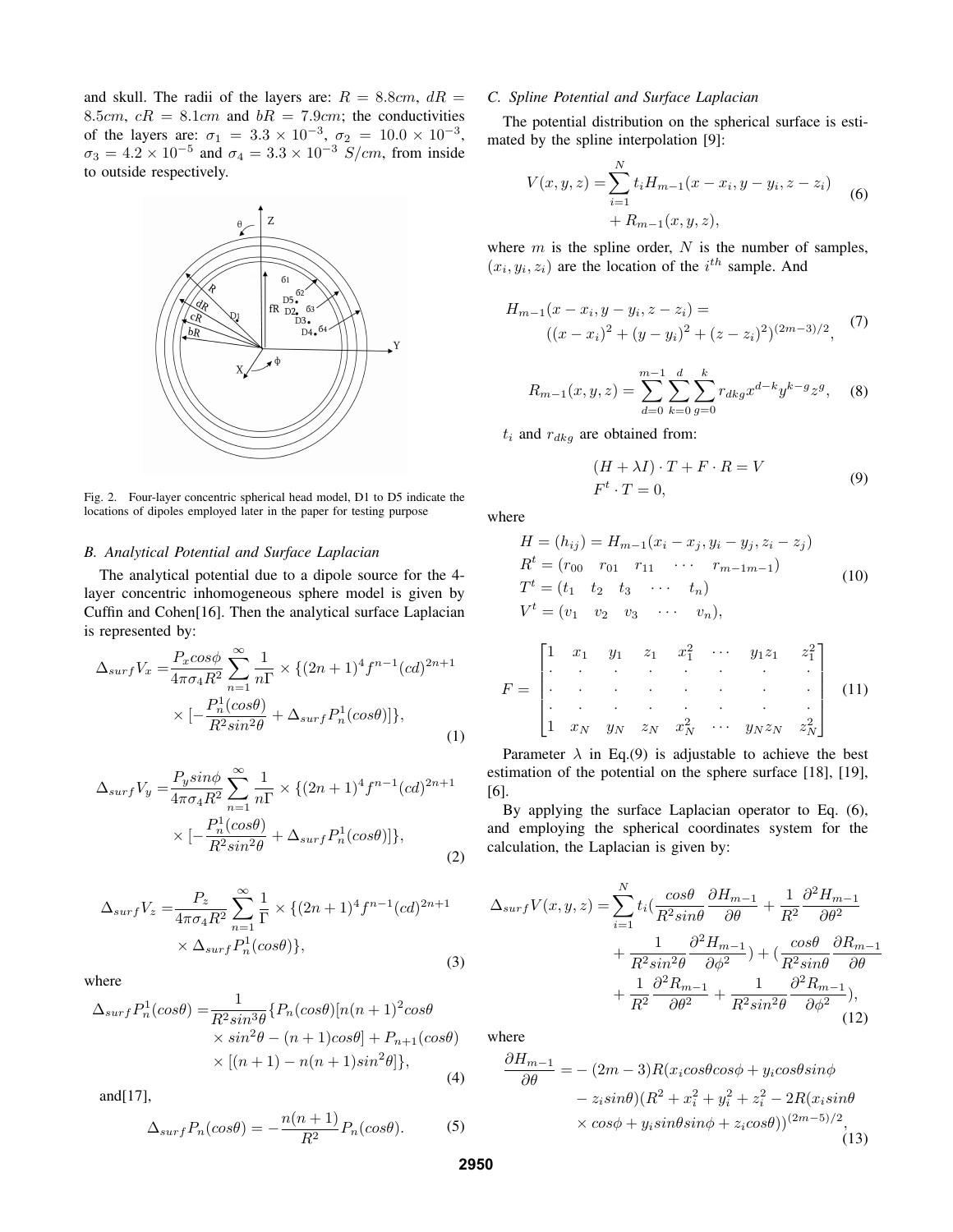$$
\frac{\partial^2 H_{m-1}}{\partial \theta^2} = (2m-3)R(x_i sin\theta cos\phi + y_i sin\theta sin\phi \n+ z_i cos\theta)(R^2 + x_i^2 + y_i^2 + z_i^2 - 2R(x_i sin\theta \n\times cos\phi + y_i sin\theta sin\phi + z_i cos\theta))^{(2m-5)/2} \n+ (2m-3)(2m-5)t_iR^2(x_i cos\theta cos\phi \n+ y_i cos\theta sin\phi - z_i sin\theta)^2(R^2 + x_i^2 + y_i^2 \n+ z_i^2 - 2R(x_i sin\theta cos\phi + y_i sin\theta sin\phi \n+ z_i cos\theta))^{(2m-7)/2},
$$
\n(14)

$$
\frac{\partial^2 H_{m-1}}{\partial \phi^2} = (2m-3)R(x_i sin\theta cos\phi + y_i sin\theta sin\phi)
$$
  
\n
$$
(R^2 + x_i^2 + y_i^2 + z_i^2 - 2R(x_i sin\theta cos\phi + y_i sin\theta sin\phi + z_i cos\theta))^{(2m-5)/2} + (2m
$$
  
\n
$$
-3)(2m-5)t_iR(x_i sin\theta sin\phi - y_i sin\theta + z_i cos\phi)^2(R^2 + x_i^2 + y_i^2 + z_i^2 - 2R(x_i sin\theta + x_i cos\phi + y_i sin\theta sin\phi + z_i cos\theta)^{(2m-7)/2},
$$
  
\n(15)

$$
\frac{\partial R_{m-1}}{\partial \theta} = r_{\,} R^d \left( (d-g)\sin^{d-g-1}\theta \cos^{g+1}\theta \right) - g \sin^{d-g+1}\theta \cos^{g-1}\theta \sin^{k-g} \phi \cos^{d-k}\phi,
$$
\n(16)

$$
\frac{\partial^2 R_{m-1}}{\partial \theta^2} = r_{dkg} R^d \sin^{k-g} \phi \cos^{d-k} \phi [(d-g) \times
$$
  

$$
(d-g-1) \sin^{d-g-2} \theta \cos^{g+2} \theta -
$$
  

$$
(d-g+1) g \sin^{d-g} \theta \cos^g \theta - (d-g)
$$
  

$$
\times (g+1) \sin^{d-g} \theta \cos^g \theta + (g-1) g
$$
  

$$
\sin^{d-g+2} \theta \cos^{g-2} \theta],
$$
\n(17)

$$
\frac{\partial^2 R_{m-1}}{\partial \phi^2} = r_{dkg} R^d \sin^{d-g} \theta \cos^g \theta((k-g) \times
$$
  
\n
$$
(k-g-1) \sin^{k-g-2} \phi \cos^{d-k+2} \phi -
$$
  
\n
$$
(k-g)(d-k+1) \sin^{k-g} \phi \cos^{d-k} \phi) -
$$
  
\n
$$
(d-k)(k-g+1) \sin^{k-g} \phi \cos^{d-k} \phi +
$$
  
\n
$$
(d-k)(d-k+1) \sin^{k-g+2} \phi \cos^{d-k-2} \phi
$$

where  $\theta$  is the polar angle,  $\phi$  is the azimuthal angle of the spherical coordinate system.

#### *D. Tripolar Laplacian*

The tripolar Laplacian was introduced previously [13]. Besio et al. showed that the tripolar Laplacian is given by the combination of the potentials from the three elements of the TCRE:

$$
Laplacian = \frac{16(V_m - V_d) - (V_o - V_d)}{3R_m^2},
$$
 (19)

where  $V_d$  is the potential of the central disc,  $V_m$  is the potential of the middle ring,  $V<sub>o</sub>$  is the potential of the outer ring and  $R_m$  is the radius of the middle ring.

TABLE I POSITIONS AND MOMENTS OF THE 5 DIPOLES

| Dipole         | Position(cm) |                      |   | <b>Moment</b> |             |        |
|----------------|--------------|----------------------|---|---------------|-------------|--------|
|                | X            |                      | z | mx            | my          | mz     |
| 1              | $+4.0$       | $-3.0 +3.5$          |   | $+4.0$        | $-2.0$      | $+3.0$ |
| $\overline{2}$ |              | $+3.5$ $+3.0$ $+4.0$ |   | $+3.0$        | $+5.0 +1.0$ |        |
| 3              |              | $-2.5$ $+4.5$ $+3.0$ |   | $+2.0$        | $-4.0$      | $+6.0$ |
| 4              | $-3.0$       | $+5.0 +2.0$          |   | $+3.0$        | $+2.0$      | $+0.0$ |
| 5              |              | $+1.0 +3.0 +5.0$     |   | $-5.0$        | $+1.0 -3.0$ |        |

# *E. Simulation Protocol*

In order to simulate the potentials on the rings of the TCRE electrode, we calculated the potentials at "sampling points" uniformly distributed on the rings and the central disc of the TCRE. The potential for a corresponding ring was the average of potentials at these "sampling points". To determine the number of "sampling points" necessary for stable calculations we examined the effect of the "sampling points" density on the averaged potential. The basic concept was that the higher the density of uniformly distributed "sampling points", the closer the averaged potential is to the real potential. In our initial analysis we incrementally increased the density of "sampling points" on the TCRE and compared the averaged potential. When the difference in potential due to adding more points was less than 0.1 percent then we considered that the density of "sampling points" was accurate enough for our simulation.

To simulate the cortical activities of the brain, five groups of dipoles in the brain sphere were employed in the simulation. Each group contained one or two dipoles randomly selected from five dipoles (Table I). Two electrode montages, 19 electrodes, from the 10-20 system, or 64 electrodes selected from the 10-5 system [20], were employed to study the effect of the number of recording electrodes to the Laplacian. The potentials were interpolated using the spline routine of Eq. (6) with the Laplacian calculated with Eq. (12). The tripolar Laplacian was also calculated at the electrodes locations, and both were evaluated in terms of correlation coefficient (CC) with respect to the analytical Laplacian.

## III. RESULTS

Potentials were calculated for different dipole configurations. From the two electrode configurations, CC values between the spline Laplacian and analytical Laplacian, as well as between tripolar Laplacian and analytical Laplacian are shown in Table II.

Table II shows that the performance of the spline Laplacian has a direct proportion with the number of recording electrodes. This is reasonable since the spline parameters should be better estimated with more recording electrodes, higher spatial sampling. Table II also indicates that the tripolar Laplacian has superior performance compared to the spline Laplacian, especially in low spatial sampling situations (with less recording electrodes). This is due to the directly obtained local Laplacian of the TCRE, which means it doesn't rely

(18)